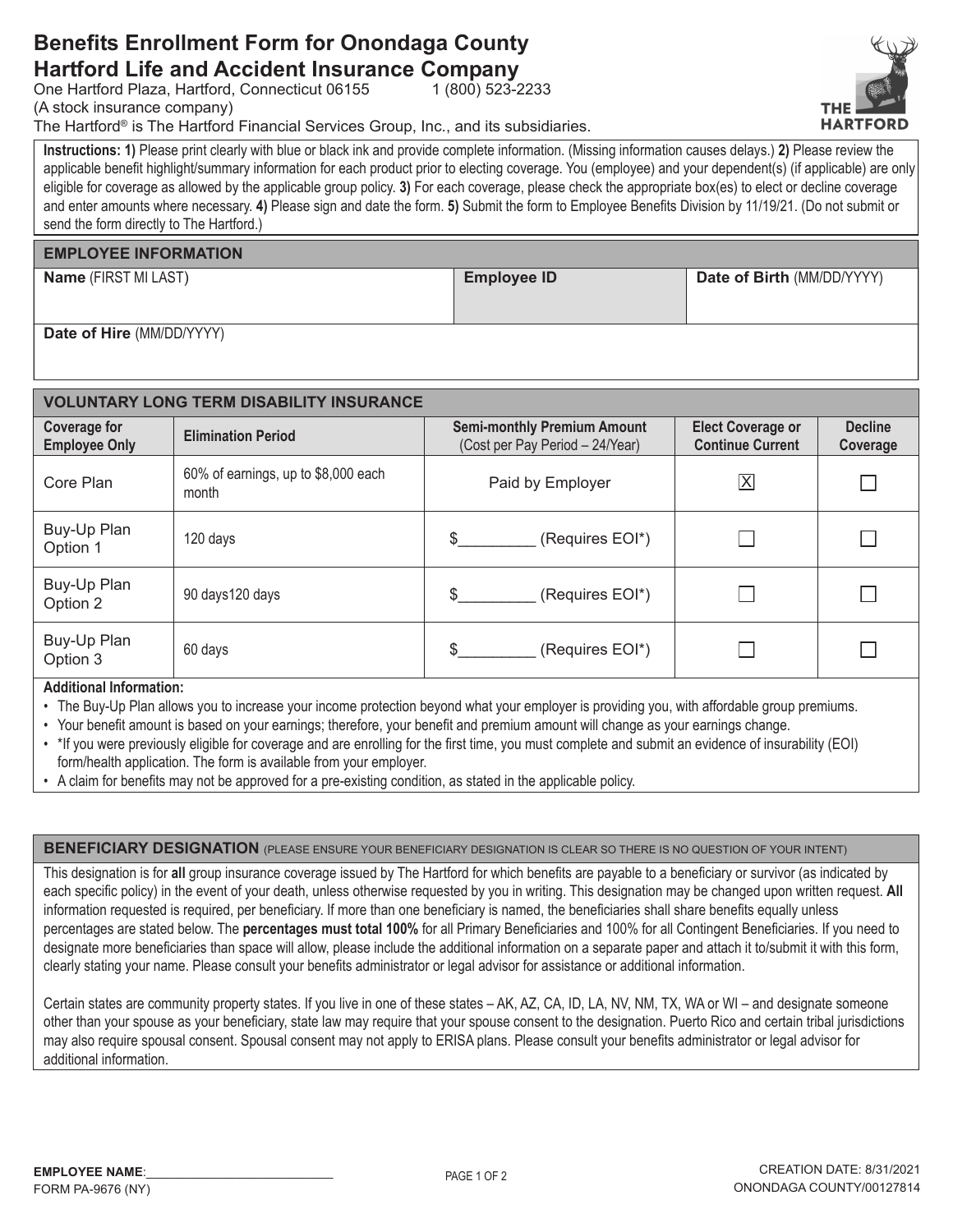| Primary Beneficiary(ies) (PRIMARY BENEFICIARIES ARE FIRST IN LINE TO RECEIVE BENEFITS IF LIVING AT THE TIME OF YOUR DEATH)             |                         |            |                                                      |                     |                        |  |  |
|----------------------------------------------------------------------------------------------------------------------------------------|-------------------------|------------|------------------------------------------------------|---------------------|------------------------|--|--|
| 1) Name (FIRST MI LAST)                                                                                                                | Date of<br><b>Birth</b> | <b>SSN</b> | <b>Relationship to You</b>                           |                     | <b>Percent</b><br>$\%$ |  |  |
| <b>Address</b> (STREET, CITY, STATE & ZIP)                                                                                             | <b>Phone Number</b>     |            |                                                      |                     |                        |  |  |
| 2) Name (FIRST MI LAST)                                                                                                                | Date of<br><b>Birth</b> | <b>SSN</b> | <b>Relationship to You</b><br><b>Percent</b>         |                     | ℅                      |  |  |
| <b>Phone Number</b><br><b>Address</b> (STREET, CITY, STATE & ZIP)                                                                      |                         |            |                                                      |                     |                        |  |  |
| <b>Contingent Beneficiary (ies)</b> (CONTINGENT(S) WILL RECEIVE BENEFITS IF NO PRIMARY BENEFICIARY IS ALIVE AT THE TIME OF YOUR DEATH) |                         |            |                                                      |                     |                        |  |  |
| 1) Name (FIRST MI LAST)                                                                                                                | Date of<br><b>Birth</b> | <b>SSN</b> | <b>Relationship to You</b><br><b>Percent</b><br>$\%$ |                     |                        |  |  |
| <b>Address</b> (STREET, CITY, STATE & ZIP)                                                                                             | <b>Phone Number</b>     |            |                                                      |                     |                        |  |  |
| 2) Name (FIRST MI LAST)                                                                                                                | Date of<br><b>Birth</b> | <b>SSN</b> | <b>Relationship to You</b><br><b>Percent</b><br>$\%$ |                     |                        |  |  |
| <b>Address</b> (STREET, CITY, STATE & ZIP)                                                                                             |                         |            |                                                      | <b>Phone Number</b> |                        |  |  |

### **CONFIRMATION & SIGNATURE**

By signing below:

- I acknowledge that I have been given the opportunity to enroll in the insurance coverage offered by my employer.
- · I understand and agree that: 1) If I decline coverage now, but later decide to enroll, I may be required to provide evidence of insurability that is satisfactory to The Hartford and be approved for such coverage before it becomes effective; 2) My request for coverage may be denied by The Hartford; 3) Insurance will go into effect and remain in effect only in accordance with the provisions, terms and conditions of the insurance policy; 4) Only the insurance policy(ies) issued to my employer can fully describe the provisions, terms, conditions, limitations and exclusions of my insurance coverage; 5) In the event of any difference between the enrollment form and the insurance policy, I agree to be bound by the insurance policy; 6) No insurance will be valid or in force if I am not eligible in accordance with the terms of the group policy(ies) as issued to my employer; and 7) If group participation requirements are required and are not met, the policy(ies) may not be implemented and the coverage I have elected may not be in force.
- I authorize payroll deductions from my wages to cover my cost of coverage where applicable. I understand that any premium amounts indicated on this form are estimates, which are subject to change based on the final terms of the applicable policy, and may be subject to ongoing change based on my age and/or earnings. I also understand that rates and benefits may be changed by the insurer.
- . I have read and understand the "Important Notice Fraud Warning Statements" that applies to my state of residence.

| <b>Employee Signature</b> | <b>Date of Signature</b> |
|---------------------------|--------------------------|
|                           |                          |
|                           |                          |

END OF FORM – PLEASE REVIEW THE "IMPORTANT NOTICE – FRAUD WARNING STATEMENTS" ON THE FOLLOWING PAGE